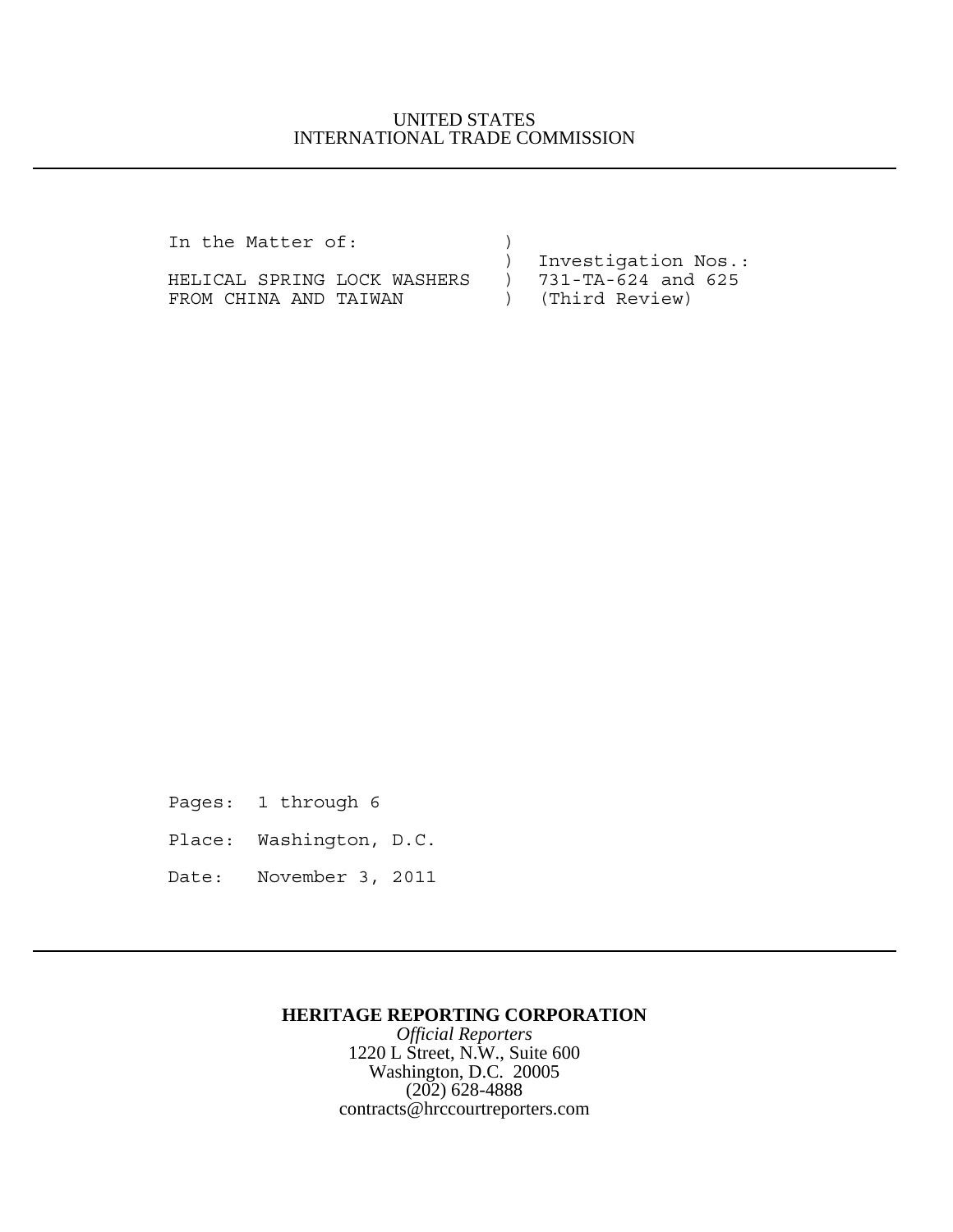THE UNITED STATES INTERNATIONAL TRADE COMMISSION

| In the Matter of:           |                          |
|-----------------------------|--------------------------|
|                             | Investigation Nos.:      |
| HELICAL SPRING LOCK WASHERS | $731 - TA - 624$ and 625 |
| FROM CHINA AND TAIWAN       | ) (Third Review)         |

Thursday, November 3, 2011

Room No. 101 U.S. International Trade Commission 500 E Street, S.W. Washington, D.C.

The Commission meeting commenced, pursuant to Notice, at 2:01 p.m., before the Commissioners of the United States International Trade Commission, the Honorable DEANNA TANNER OKUN, Chairman, presiding. APPEARANCES:

On behalf of the International Trade Commission:

Commissioners:

DEANNA TANNER OKUN, CHAIRMAN IRVING A. WILLIAMSON, VICE CHAIRMAN CHARLOTTE R. LANE, COMMISSIONER DANIEL R. PEARSON, COMMISSIONER SHARA L. ARANOFF, COMMISSIONER DEAN A. PINKERT, COMMISSIONER

Staff:

BILL BISHOP, HEARINGS AND MEETINGS COORDINATOR SHARON BELLAMY, HEARINGS AND MEETINGS ASSISTANT STEPHANIA POZZI PORTER, INVESTIGATOR NORMAN VAN TOAI, INTERNATIONAL TRADE ANALYST DAVID GOLDFINE, ATTORNEY JAMES McCLURE, SUPERVISORY INVESTIGATOR

> Heritage Reporting Corporation (202) 628-4888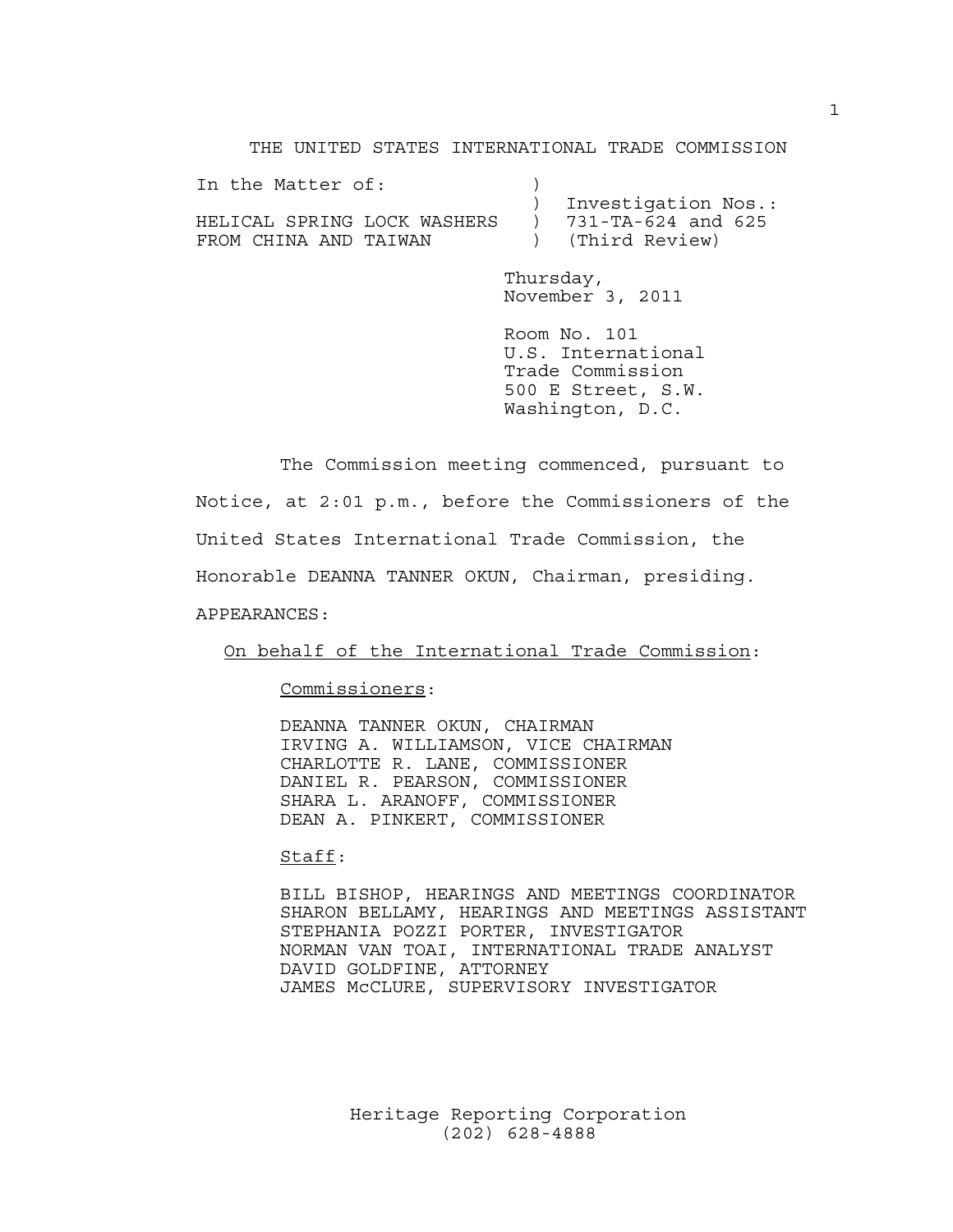# I N D E X

## PAGE

| AGENDA FOR FUTURE MEETING: NONE                                                                               | 3 |
|---------------------------------------------------------------------------------------------------------------|---|
| MINUTES: OCTOBER 12 (two sets) AND OCTOBER 19<br>(two sets), 2011                                             | 3 |
| RATIFICATION LIST: 11-011                                                                                     | 3 |
| VOTE IN INV. NOS. 731-TA-624 AND 625<br>(THIRD REVIEW) (HELICAL SPRING LOCK WASHERS<br>FROM CHINA AND TAIWAN) | 3 |
| OUTSTANDING ACTION JACKETS: NONE                                                                              | 3 |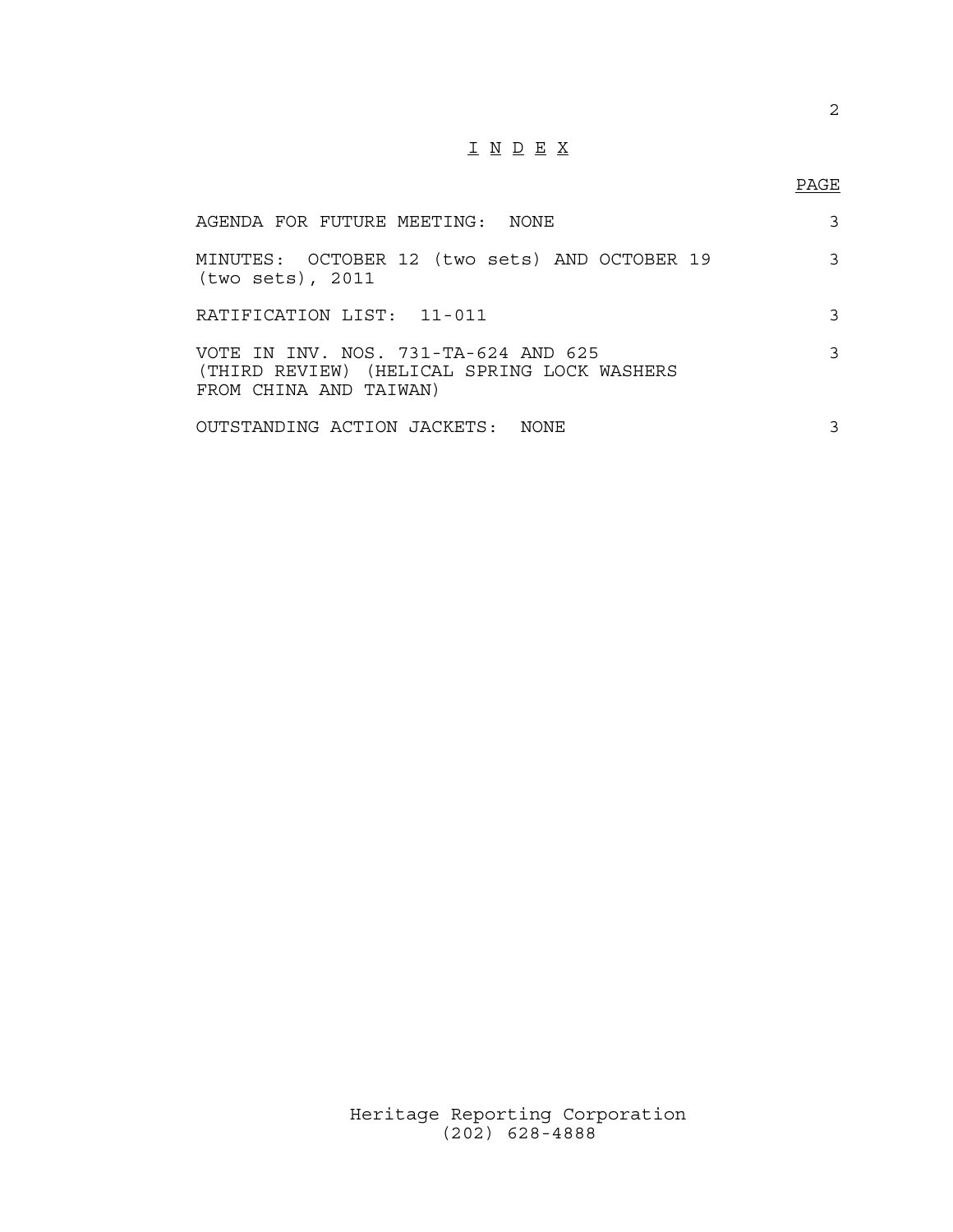P R O C E E D I N G S  $(2:01 \text{ p.m.})$  CHAIRMAN OKUN: Good afternoon. This meeting of the U.S. International Trade Commission will now come to order. There is no agenda for future meetings or outstanding action jackets. Is there any objection to approval of the minutes of October 12 (two sets) and October 19 (two sets), 2011, and Ratification List 11-011? (No response.) CHAIRMAN OKUN: Hearing none, they are approved. We will then turn to the vote in Investigation Nos. 731-TA-624 and 625 (Third Review) Helical Spring Lock Washers From China and Taiwan. Welcome to Mr. McClure and the other members of the staff who participated in these investigations. Does any Commissioner have questions for the staff? (No response.) CHAIRMAN OKUN: Are there any additions or corrections to the staff report? MR. McCLURE: Jim McClure, Office of Investigations. Madam Chairman, the report should be approved subject to the revisions contained in Office

> Heritage Reporting Corporation (202) 628-4888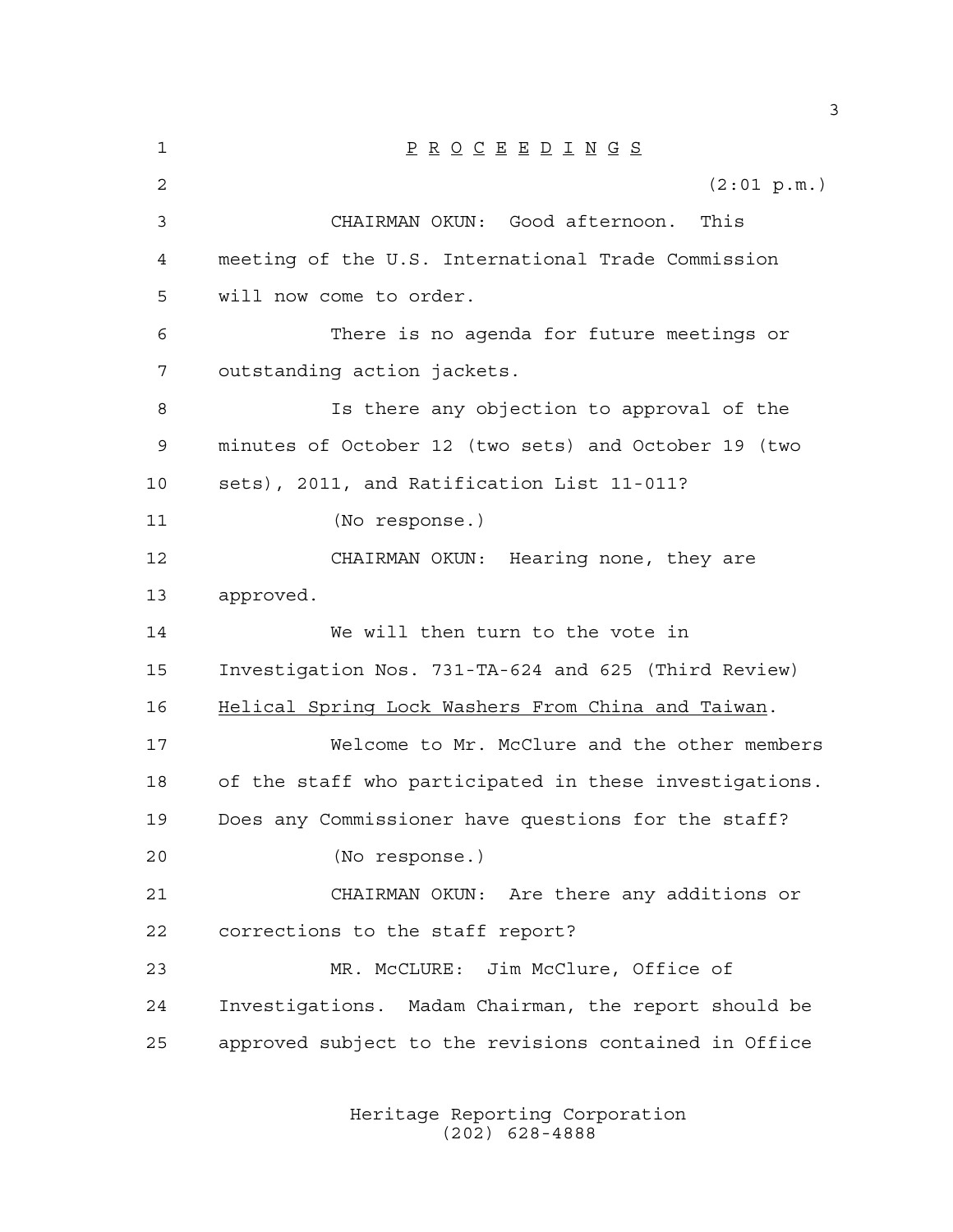of Investigations Memorandum INV-JJ-106 dated October 26, 2011. CHAIRMAN OKUN: Thank you. Is there any objection to approval of the staff report as revised? (No response.) CHAIRMAN OKUN: Hearing none, it is approved. Mr. Secretary, will you please call the roll? MR. BISHOP: Commissioner Pearson? COMMISSIONER PEARSON: I vote in the affirmative with respect to imports for China and in the negative with respect to imports from Taiwan. MR. BISHOP: Commissioner Pinkert? COMMISSIONER PINKERT: I vote in the affirmative. MR. BISHOP: Commissioner Aranoff? COMMISSIONER ARANOFF: I vote in the affirmative. MR. BISHOP: Commissioner Okun? CHAIRMAN OKUN: I vote in the affirmative with respect to imports from China. I vote in the negative with respect to imports from Taiwan. MR. BISHOP: Commissioner Lane? COMMISSIONER LANE: I vote in the

> Heritage Reporting Corporation (202) 628-4888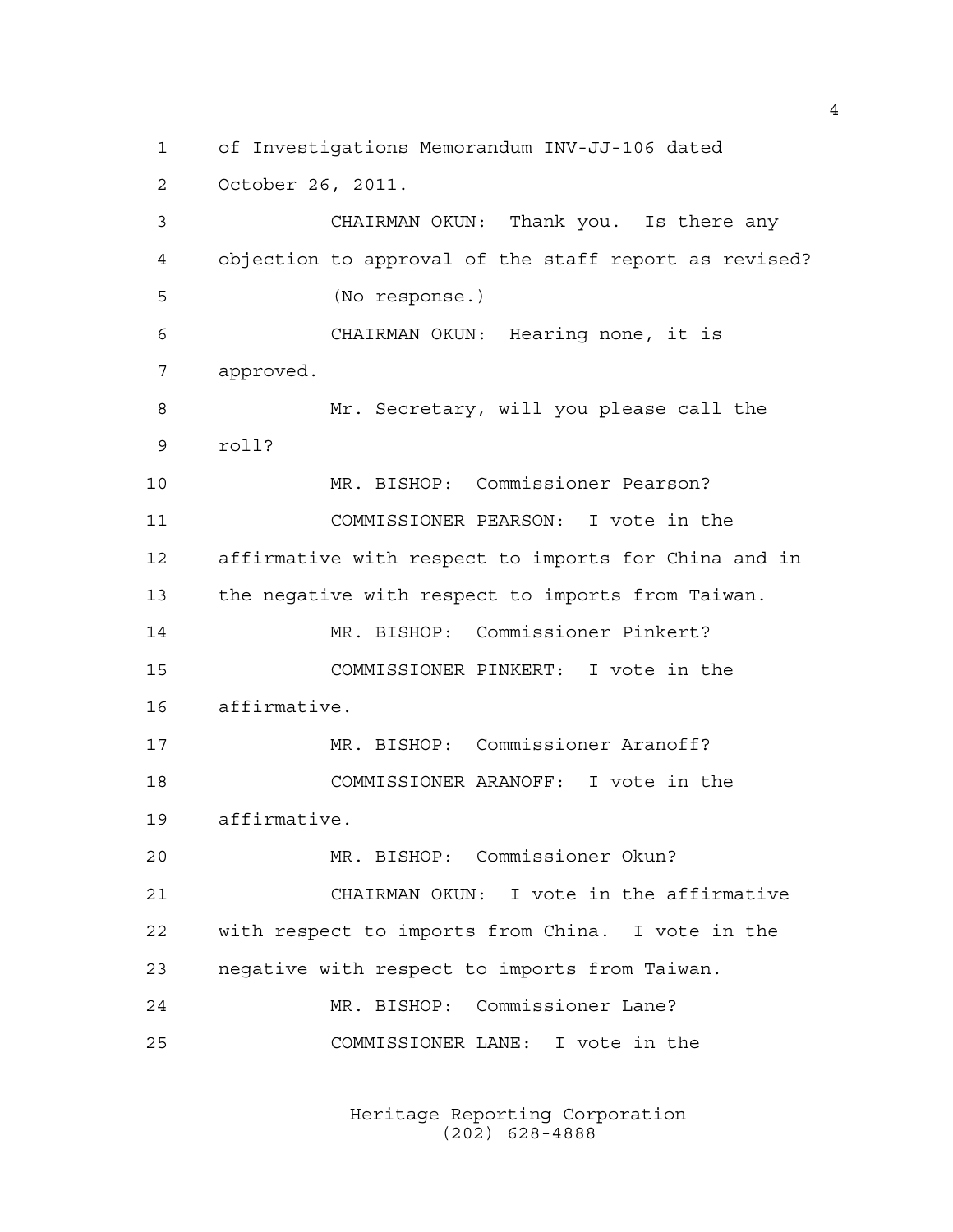affirmative.

 MR. BISHOP: Commissioner Williamson? VICE CHAIRMAN WILLIAMSON: I vote in the affirmative. MR. BISHOP: Madam Chairman, the Commission has reached affirmative determinations. CHAIRMAN OKUN: Thank you. Further information regarding these determinations will be in the press release. Commissioners' opinions are currently scheduled to be transmitted to the Department of Commerce on or before November 18, 2011. Thank you again to the staff who participated in the investigations. With no other business to come before the Commission, this meeting is adjourned. (Whereupon, at 2:03 p.m., the Commission meeting in the above-entitled matter was concluded.) // //  $20 /$  $21 /$  $22 / /$  //  $24 /$ //

> Heritage Reporting Corporation (202) 628-4888